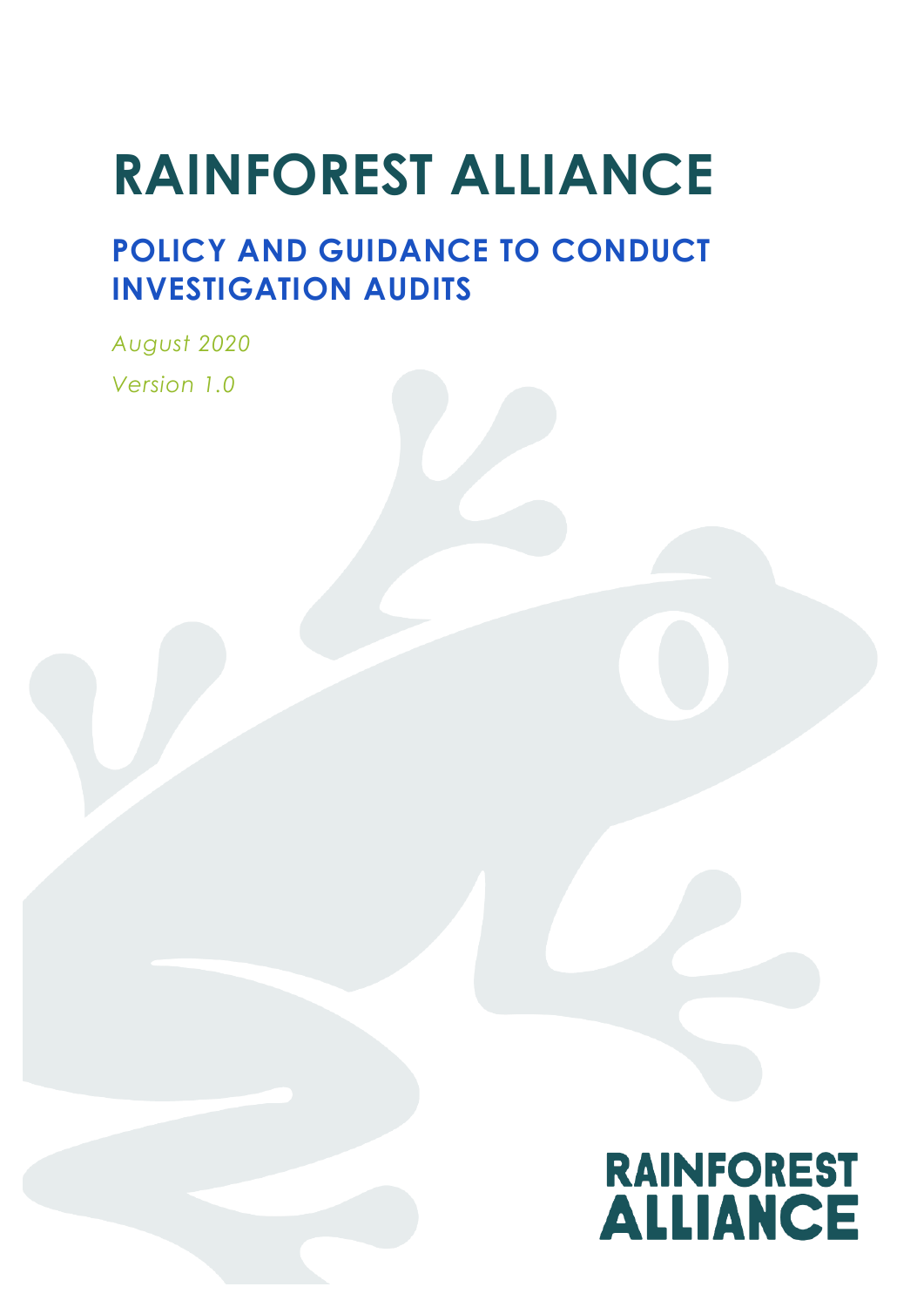

| <b>Issue Date:</b>                                                                                                                                                                                                                                                                                                                                                                                                                                                                                                                                                                                                                                                                                     | <b>Binding date:</b> |                                                         | <b>Expiration date</b>                         |  |
|--------------------------------------------------------------------------------------------------------------------------------------------------------------------------------------------------------------------------------------------------------------------------------------------------------------------------------------------------------------------------------------------------------------------------------------------------------------------------------------------------------------------------------------------------------------------------------------------------------------------------------------------------------------------------------------------------------|----------------------|---------------------------------------------------------|------------------------------------------------|--|
| 17 August 2020                                                                                                                                                                                                                                                                                                                                                                                                                                                                                                                                                                                                                                                                                         | 17 August 2020       |                                                         | Open – until next review                       |  |
| Developed by:                                                                                                                                                                                                                                                                                                                                                                                                                                                                                                                                                                                                                                                                                          |                      | Approved by:                                            |                                                |  |
| Standards and Assurance                                                                                                                                                                                                                                                                                                                                                                                                                                                                                                                                                                                                                                                                                |                      | Director, Standards and Assurance                       |                                                |  |
| Linked to (code and name of documents, if applicable):                                                                                                                                                                                                                                                                                                                                                                                                                                                                                                                                                                                                                                                 |                      |                                                         |                                                |  |
| Rainforest Alliance Sustainable Agriculture Standard For farms and producer groups<br>$\bullet$<br>involved in crop and cattle production, July, 2017 Version 1.2<br>Chain of Custody Policy, Rainforest Alliance, version 3<br>Rainforest Alliance Certification Rules, For Single Farms and Group Administrators, July<br>2017, Version 2.<br>Rules for Planning and Conducting Audits Farms and producer groups involved in<br>$\bullet$<br>crop and cattle production, April 2018 Version 1<br>Rainforest Alliance Grievance Procedure<br>$\bullet$<br>RA-P-SP-2-V3.2 Policy on Auditing Methodologies for Freedom of Association and<br>$\bullet$<br><b>Trade Union Freedom</b><br>Applicable to: |                      |                                                         |                                                |  |
| All Certification Bodies (CBs) authorized by Rainforest Alliance.                                                                                                                                                                                                                                                                                                                                                                                                                                                                                                                                                                                                                                      |                      |                                                         |                                                |  |
| <b>Regions:</b>                                                                                                                                                                                                                                                                                                                                                                                                                                                                                                                                                                                                                                                                                        |                      |                                                         |                                                |  |
| All                                                                                                                                                                                                                                                                                                                                                                                                                                                                                                                                                                                                                                                                                                    |                      |                                                         |                                                |  |
| <b>Type of organizations:</b><br>Crops:                                                                                                                                                                                                                                                                                                                                                                                                                                                                                                                                                                                                                                                                |                      |                                                         |                                                |  |
|                                                                                                                                                                                                                                                                                                                                                                                                                                                                                                                                                                                                                                                                                                        |                      |                                                         | Individual farms, group of producers and chain |  |
| All                                                                                                                                                                                                                                                                                                                                                                                                                                                                                                                                                                                                                                                                                                    |                      | of custody operators / chain of supply actors<br>(ACS). |                                                |  |

#### More information?

For more information about the Rainforest Alliance, visit www.rainforest-alliance.org or contact info@ra.org

#### Translation Disclaimer

Translation accuracy of any Rainforest Alliance sustainable agriculture certification program document into languages other than English is not guaranteed nor implied. Any question related to the accuracy of the information contained in the translation, refer to the English official version. Any discrepancies or differences created in the translation are not binding and have no effect for auditing or certification purposes.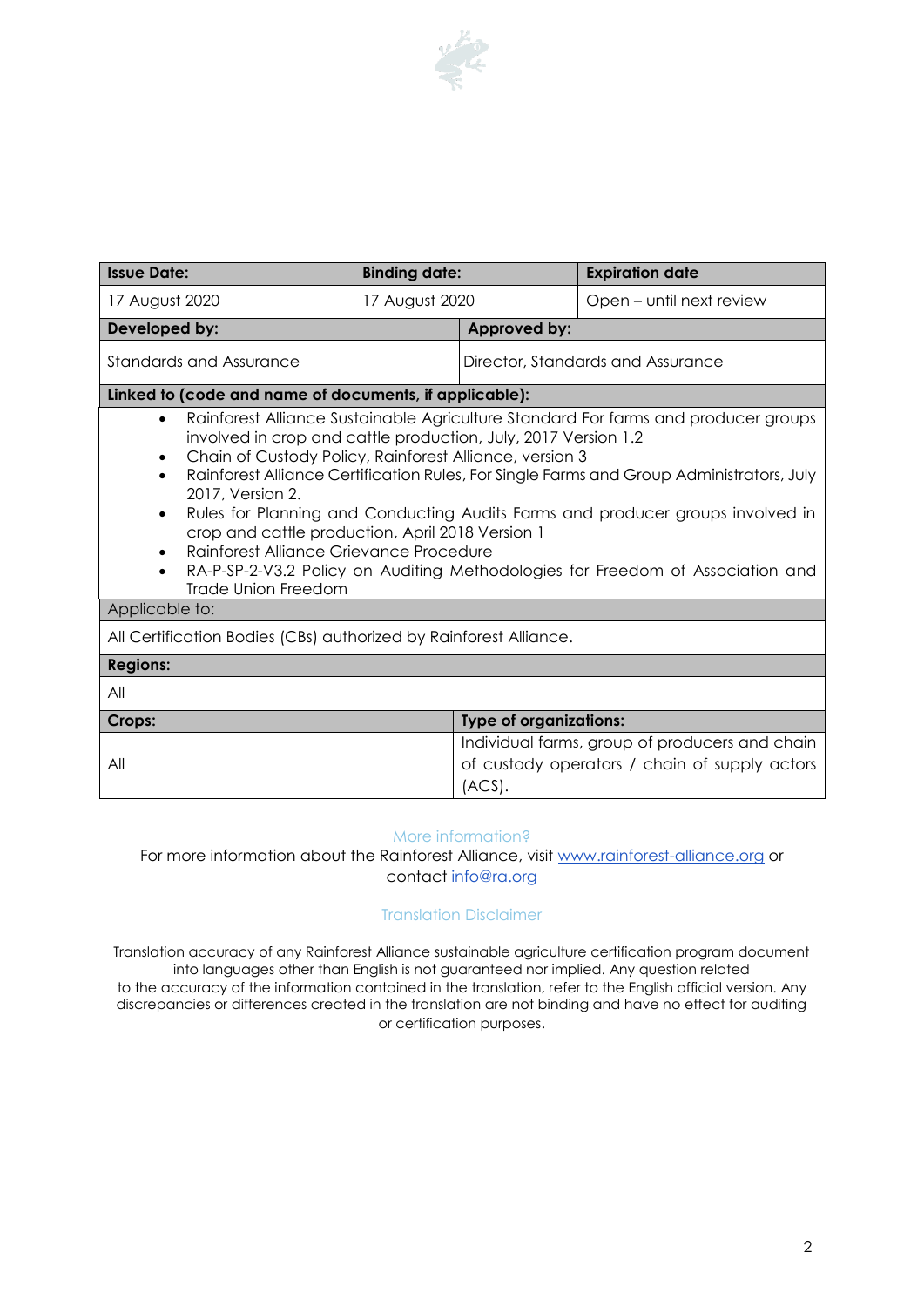

## **1. INTRODUCTION**

Rainforest Alliance is a growing network of people who are inspired and committed to working together to achieve our mission of conserving biodiversity and ensuring sustainable livelihoods. For more information about Rainforest Alliance, visit its website: [http://www.rainforest](http://www.rainforest-alliance.org/)[alliance.org](http://www.rainforest-alliance.org/) 

This document contains the binding clauses that Certification Bodies (CBs) need to comply with when conducting an investigation audit of any Certificate Holder certified against any of the standards of the Rainforest Alliance<sup>1</sup> (hereinafter referred as the audited organization). It also sets out the responsibilities of the Rainforest Alliance in relation to the conduct of Investigation audits. These rules are additional to the existing Rainforest Alliance Certification Rules for Single Farms and Group Administrators, July, 2017 Version 2, and [Rainforest Alliance](https://www.rainforest-alliance.org/business/resource-item/rules-planning-conducting-audits/)  [Rules for Planning and Conducting Audits, April, 2018, Version 1.](https://www.rainforest-alliance.org/business/resource-item/rules-planning-conducting-audits/)

Further guidance on how on how to conduct an Investigation Audits is provided in the annexes I and II.

## **2. INVESTIGATION AUDIT DEFINITION**

An investigation audit is a non-regular audit process, conducted at any time, by a CB or directly by Rainforest Alliance, as a result of a complaint, reported incident or important information (hereinafter referred to as the complaint), about the performance of a certified organization, that the Rainforest Alliance or the Certification Body believes might jeopardize the credibility of the certification program.

### **3. GENERAL CONDITIONS**

1

- a. Chapter 6.5 of [Rainforest Alliance Certification Rules for Single Farms and Group](https://www.rainforest-alliance.org/business/wp-content/uploads/2017/11/04_rainforest-alliance-certification-rules_en.pdf)  [Administrators, July 2017,](https://www.rainforest-alliance.org/business/wp-content/uploads/2017/11/04_rainforest-alliance-certification-rules_en.pdf) Version 2 applies.
- b. An investigation audit will be conducted after a complaint (see definition in chapter 2 in this document) is found eligible as determined by Rainforest Alliance.
- c. Rainforest Alliance reserves the right to combine (or to authorize the CB to do so) an investigation audit with a regular audit when a regular audit is already scheduled.
- d. If the complaint against the audited organization is confirmed during the audit process, all costs resulting from the investigation audit shall be covered by the audited organization. Otherwise, the CB will cover the costs.
- e. Investigation audits are unannounced, however, Rainforest Alliance, or the CB on its behalf, may notify the audited organization, no more than 48 hours before the audit takes place.
- f. If a notification is made, it shall be made in writing and in a period no longer than 48 hours prior to the audit. The notification letter shall include the date when the investigation audit

<sup>1</sup> Rainforest Alliance Sustainable Agriculture Standard, For farms and producer groups involved in crop and cattle production, July, 2017 Version 1.2

Rainforest Alliance Chain of Custody Standard, July, 2015 Version 3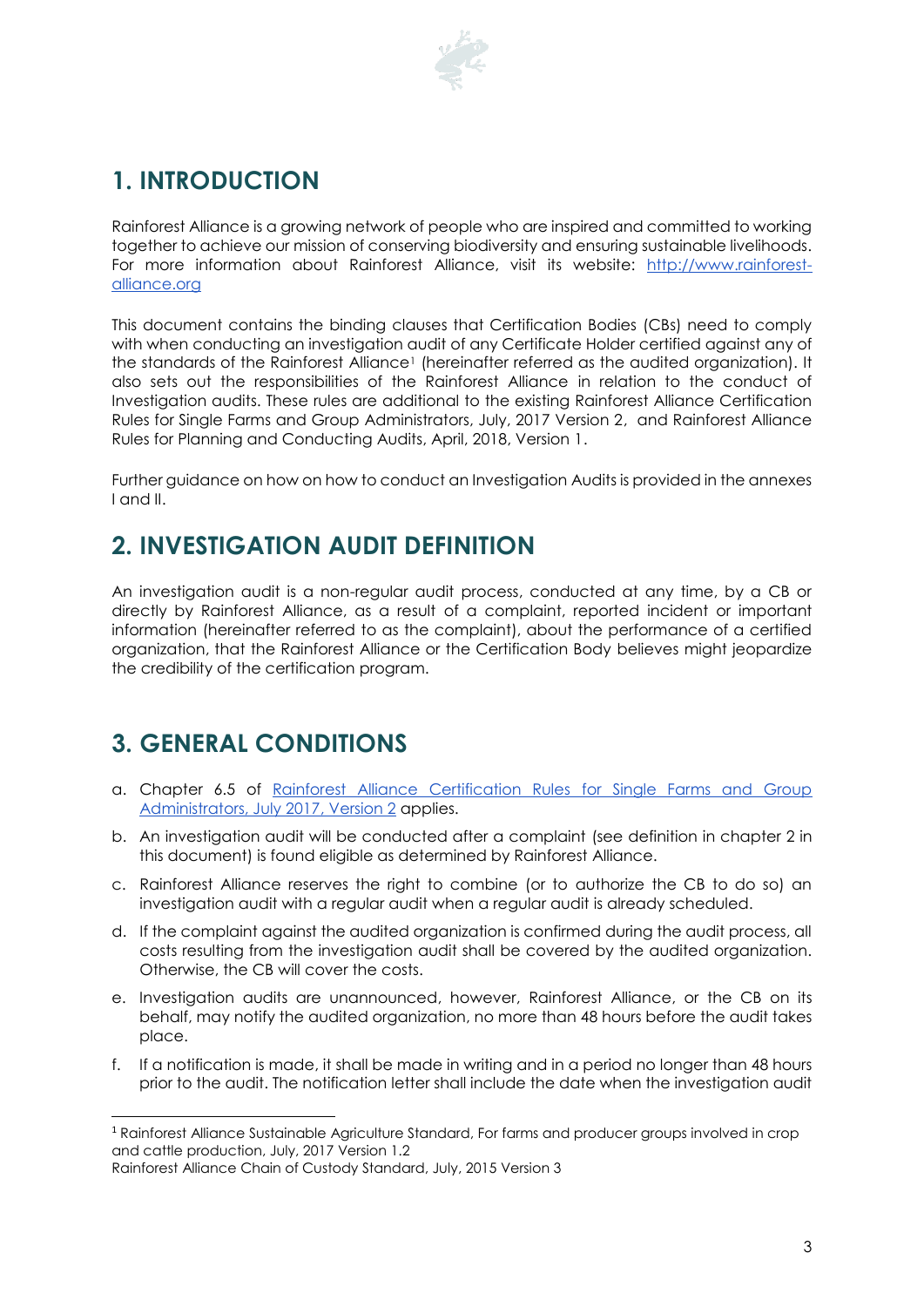

will take place and the consequences resulting from rejecting the audit or from any action involving attempts to disrupt the audit process.

- g. The audit plan must be shared with the audited organization at the time of arrival at the organisation's office. Acknowledgement of receipt of the audit plan by the audited organization shall be requested before initiating the audit.
- h. The audited organization may reject the investigation audit and request it to be rescheduled for proven reasons of force majeure2. Rainforest Alliance, or the CB on its behalf, may decide to reschedule the audit immediately within 24 hours; if the organization rejects the audit a second time, the certificate shall be canceled immediately.
- i. Investigation audits shall be conducted on-site, however, Rainforest Alliance reserves the right to verify evidence remotely or to authorize the CB to do so.
- j. When the complaint relates to freedom of association issues, the Policy on Audit Methodologies for Freedom of Association applies.

## **4. SCOPE**

 $\overline{a}$ 

- a. Chapter 4.4 of [Rainforest Alliance Rules for Planning and Conducting Audits, April, 2018,](https://www.rainforest-alliance.org/business/resource-item/rules-planning-conducting-audits/)  [Version 1,](https://www.rainforest-alliance.org/business/resource-item/rules-planning-conducting-audits/) applies.
- b. The scope of the investigation audit concerns at least the standard criteria and farm(s)/sites or management unit(s) on which the complaint is focused.
- c. The Rainforest Alliance or the CB on its behalf, reserve the right to expand the scope of the investigation audit, to include other certification criteria where the risk of non-conformities exists and/or which have material bearing on the issues raised in the complaint.

#### **5. AUDIT PREPARATION**

- a. Chapter 5 of [Rainforest Alliance Rules for Planning and Conducting Audits, April, 2018,](https://www.rainforest-alliance.org/business/resource-item/rules-planning-conducting-audits/)  [Version 1,](https://www.rainforest-alliance.org/business/resource-item/rules-planning-conducting-audits/) applies.
- b. The investigation audit must be completed, and a certification decision taken, within 2 calendar months from the time RA agrees to launch an investigation audit process.
- c. The CB will select an audit team with appropriate competencies to address the nature of the criteria or control points that are the object of the complaint. The selected audit team must be competent and familiar with the local context and the applicable law. The lead auditor shall have demonstrated experience with the production system or the type of operation of the organization to be audited and particular experience in the subjects covered by the criteria or control points to be evaluated, as well as communication and leadership skills. (See Annex I for guidance on composition of the Audit team)
- d. The Certification Body shall ensure that there is no conflict of interest with any member of the audit team, or the CB itself, and the organization that is being audited.
- e. The CB shall allocate the necessary time to conduct the investigation audit based on the size of the sample, the location of the main offices, as well as the farms/sites to be included and the complexity and level of risk of each operation. The auditor shall define a minimum number of interviews to be conducted on the visit to the site taking account of the number of workers and relevant external actors. The size of the interview sample may be adjusted

<sup>&</sup>lt;sup>2</sup> Such as (but not limited to): natural disasters, political conflicts in a region, epidemics or where the producer/representative of the group/multi-site can demonstrate medical reasons or previous commitments limiting access to evidence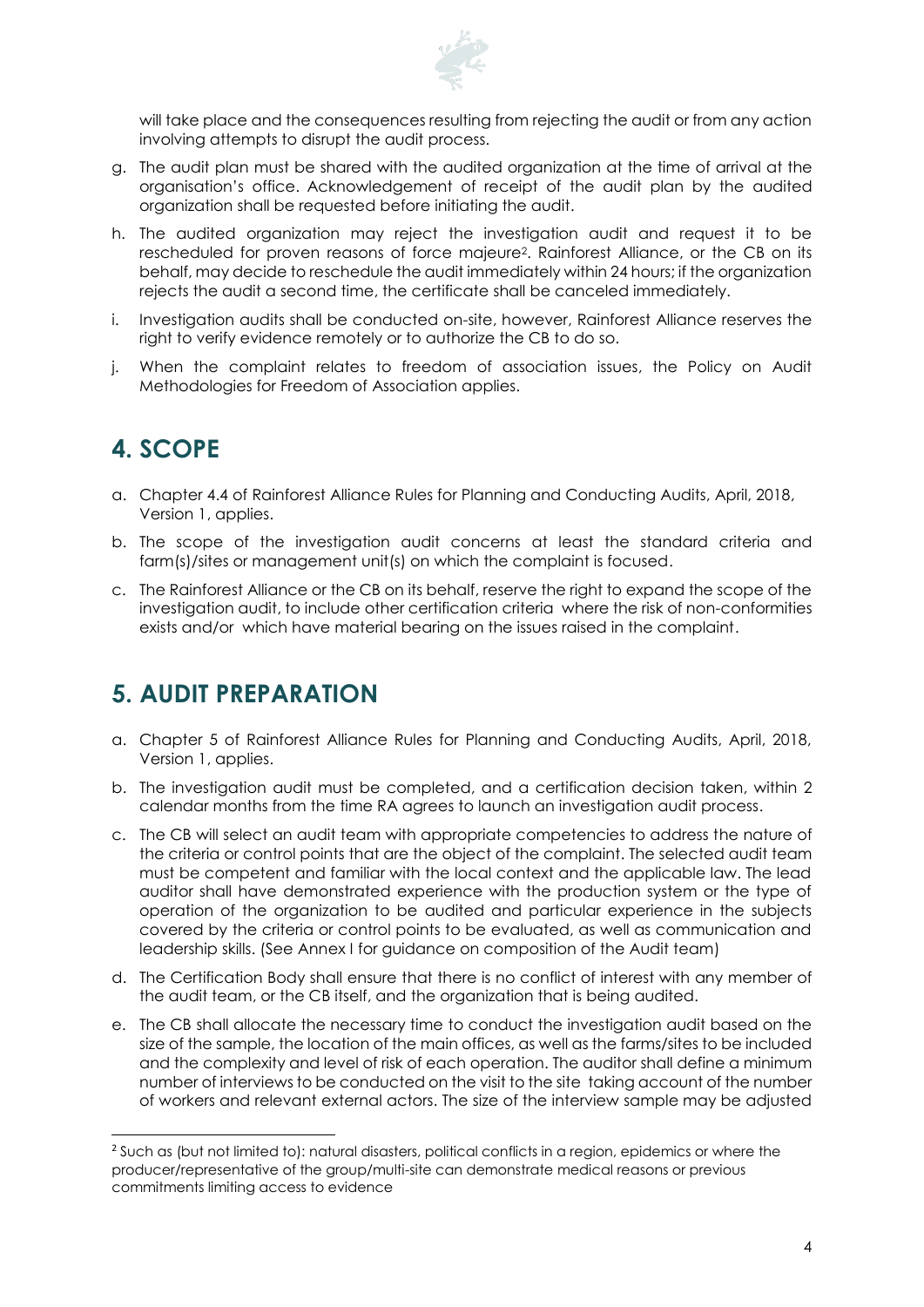

once the auditor confirms the presence and availability of personnel during the audit. (See Annex II for quidance on sample selection)

- f. The certification body must conduct a preliminary documentation review, including the applicable law, risk assessments and any related open/closed lawsuits involving the audited organisation linked to the criteria and control points to be evaluated.
- g. The audit plan shall clearly define: the objective, scope (organization, areas and processes), the criteria or control points to be evaluated, the location, as well as the dates, schedule and time foreseen for the activities to be implemented, including the opening and closing meeting along with the audit team roles and responsibilities. In addition, the audit plan will specify the methods that the auditor will use for collecting evidence, including information on the size and criteria for sample selection, Information and personnel required to be available during the visit and the requirement that the audited organisation will facilitate the access of the auditor to all facilities, staff and documents necessary to verify compliance.
- h. The preparation of the investigation audit shall consider the participation of the complaint submitter, as well as any other stakeholder relevant to the issue that leads to the investigation. The actors to be considered include, but are not limited to: social /environmental organisations, local authorities, representatives of the communities in which the organization to be audited is located, labor union representatives or another type of worker representatives (welfare committee, occupational health and safety committee, etc. Rainforest Alliance reserves the right to provide information from its own systems and interactions with stakeholders to the CB to inform the Investigation Audit process)
- i. If external parties are to be interviewed, the auditor shall establish contact with them prior to the on-site audit to coordinate the interview date and time and, if necessary, to manage any permit or authorization required for a visit. The auditor needs to be aware that this may reduce the surprise effect of an un-announced audits.
- j. The number of interviews to be conducted with third parties will depend on the nature of the complaint. Interviews with other stakeholders are counted independently from the interviews with workers and will be conducted.
- k. If interested parties refuse to participate in the investigation audit, the process shall be carried out as far as possible without their participation, in accordance with the audit plan. The auditor must ensure that, both in the closing log and the report, the situation is stated, indicating the reasons given by interested parties for not participating in each case. This also applies when the person or organization who issued the complaint is invited to be part of the investigation audit process but refuses to do so.
- l. When the investigation audit relates to sensitive issues such as sexual harassment, discrimination, or psychological violence, the Rainforest Alliance Additional Social Auditing Methods for Workplace Sexual and Psychological Harassment and Violence applies.

### **6. AUDIT EXECUTION**

- a. Chapter 6 of [Rainforest Alliance Rules for Planning and Conducting Audits, April, 2018,](https://www.rainforest-alliance.org/business/resource-item/rules-planning-conducting-audits/)  [Version 1,](https://www.rainforest-alliance.org/business/resource-item/rules-planning-conducting-audits/)applies.
- b. The Lead auditor shall conduct an opening meeting before initiating the on-site audit process, to confirm that the representatives of the audited organization and the audit team agree on the objective, scope and activities planned for the audit. The conclusions of the opening meeting together with the name and signature of the attendees shall be recorded in the opening log.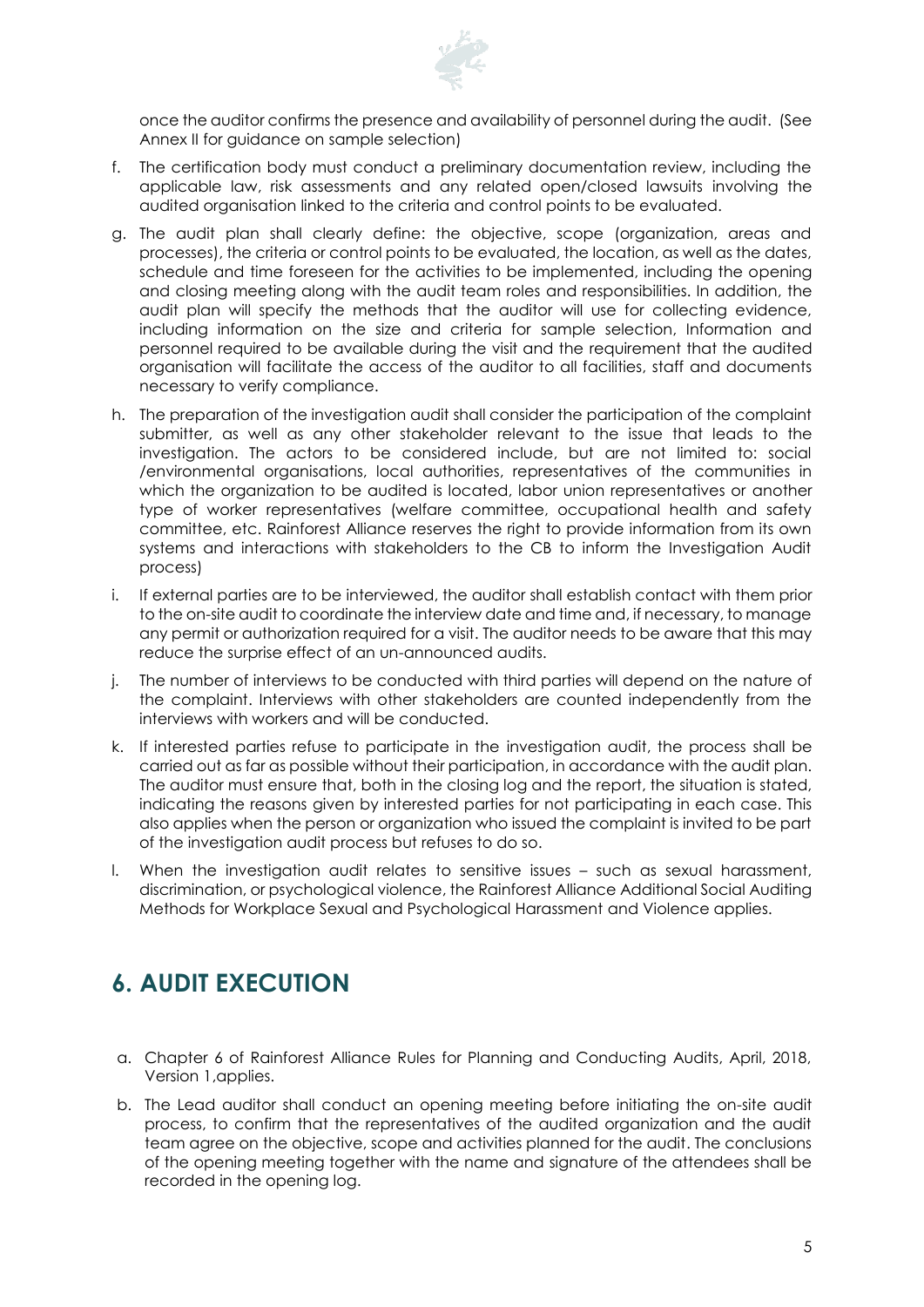

- c. The Audit team shall inform the audited organisation that the confidentiality of participants will be respected, including the need to conduct interviews with workers privately in or outside the farm/site, if necessary.
- d. The auditor shall inform the audited organization who will receive the information on the investigation audit.
- e. The auditor shall confirm with the audited organization which communication channels shall be used between the CB and the audited organization, to ensure agile communication that supports an efficient and effective resolution of the investigation when follow-ups to the audit are needed.
- f. The auditor shall inform the audited organization that the audit process could be terminated in cases where the auditor perceives restriction on access to evidence, coercion, bribery or he/she feel that his/her safety is compromised.
- g. All interviews with workers on sensitive labor issues are only conducted in a confidential environment and without the presence of management staff.
- h. If the audit plan needs to be adjusted, the auditor may make the changes without the Rainforest Alliance or the CB approval, as long as these do not modify the objective and scope of the visit; any modification has to be registered in the log, indicating the reasons that generated it.
- i. The lead auditor will conduct a closing meeting with the representatives of the audited organization to present the audit findings and conclusions. The presentation of the audit findings and conclusions must provide sufficient detail to ensure that attendees identify, understand, and recognize the nature and scope of the non-conformities found against the relevant standard criteria.
- j. The auditor must explain the post-audit activities and timelines related to the preparation, review and approval of the preliminary report and the delivery of a certification decision. The auditor must also explain the system for management of appeals and the grievance processes for the CB and RA.
- k. If the audited organization disagrees with the audit findings or conclusions, the reasons for the disagreement shall be discussed at the closing meeting and, if possible, resolved. If a resolution is not possible, the lead auditor shall record them in the log.
- l. All audit conclusions along with the attendance list of the closing meeting shall be recorded in the formats established by the CB or RA and must be saved.

#### **7. AUDIT REPORT AND REVIEW**

- a. Chapter 7 of [Rainforest Alliance Rules for Planning and Conducting Audits, April, 2018,](https://www.rainforest-alliance.org/business/resource-item/rules-planning-conducting-audits/)  [Version 1](https://www.rainforest-alliance.org/business/resource-item/rules-planning-conducting-audits/) applies.
- b. The lead auditor shall prepare the report with the results from the audit using the format provided by RA or the CB and submit it to the respective entity no longer than ten (10) calendar days for review.
- c. The report shall include information about the number and and type of interviews conducted during the audit, including the methodology for selection of the sample.
- d. The preliminary report submitted by the lead auditor will undergo a quality review. When the investigation audit is conducted by an RA auditor, RA will conduct the quality review; when the investigation audit is conducted by a CB, the quality review must be done by the CB. The reviewer, in addition to receiving the audit report, must have access to information on the complaint that led to the investigation audit, the audit plan, opening and closing logs and any other evidence that the lead auditor has attached to his/her report.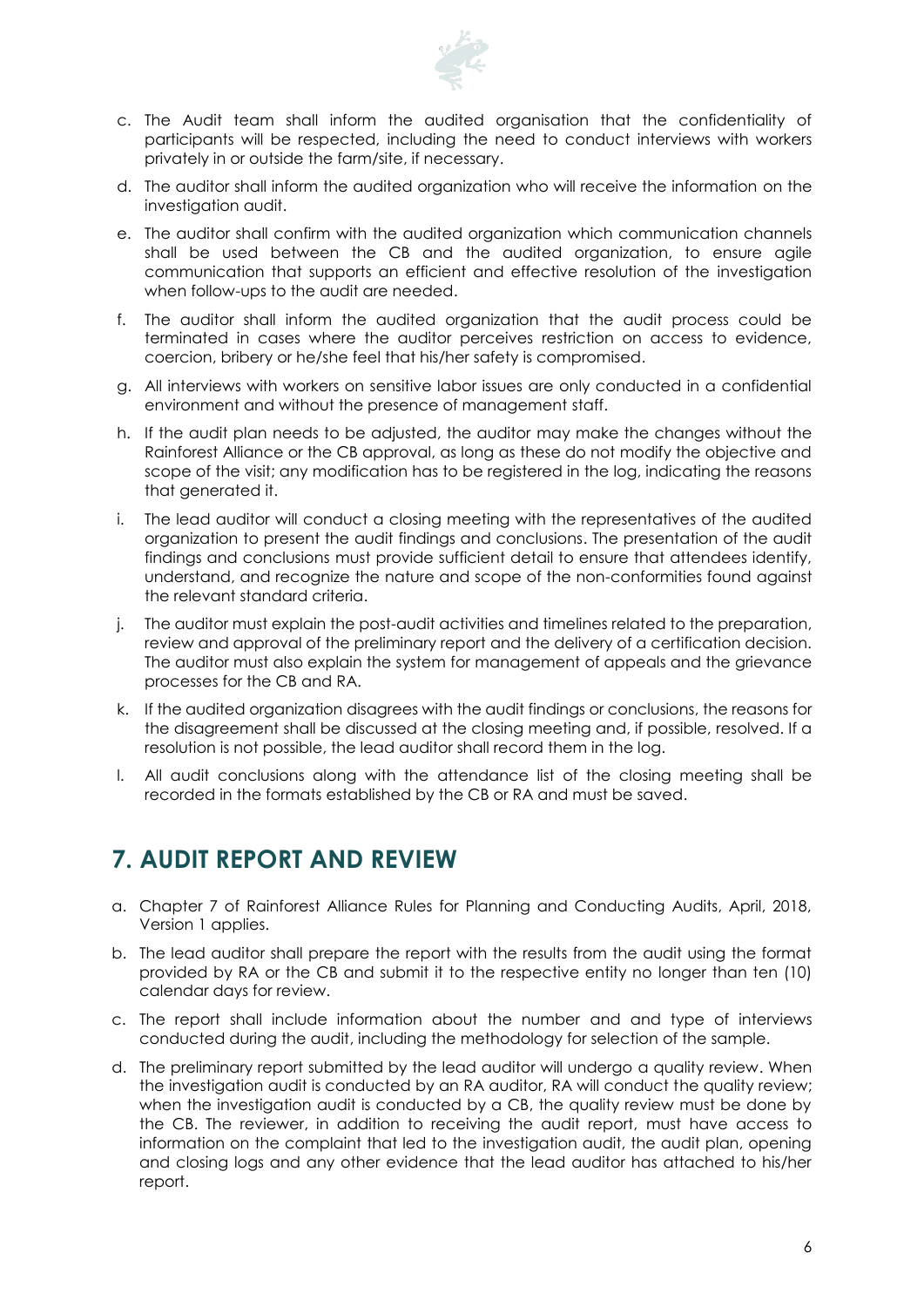

- e. The reviewer will verify that the auditor has submitted a complete, precise, concrete, and clear audit report, in which the audit findings and assessment of compliance are solid and evidence related to each criteria or control are identified. The reviewer will also take account of any divergent opinion without resolution between the audit team and the audited organization.
- f. The reviewer shall inform the lead auditor in writing of the results of the review and request any clarification or adjustment before issuing its approval, in a maximum of five (5) calendar days following receipt of the report.
- g. If requested, the CB must share with RA the initial version of the audit report prior to sending it to the audited organization.
- h. Once the report is approved by the quality reviewer, the final version will be sent to the audited organization for review and approval, before a certification decision is taken. The audited organization may make observations on the findings of the report and provide feedback to the CB about the audit process. The audited organisation may not submit additional evidence or documents that have not been verified during the audit. The review and approval period of the report shall not exceed five (5) calendar days.
- i. The investigation audit engagement is kept up-to-date in SalesForce, or any other way of reporting established by Rainforest Alliance. At the end of the process, the engagement is closed, and the respective documents are uploaded, including the public report.
- j. The CB shall share with RA the final version of the audit report prior to it being sent to the audited organization.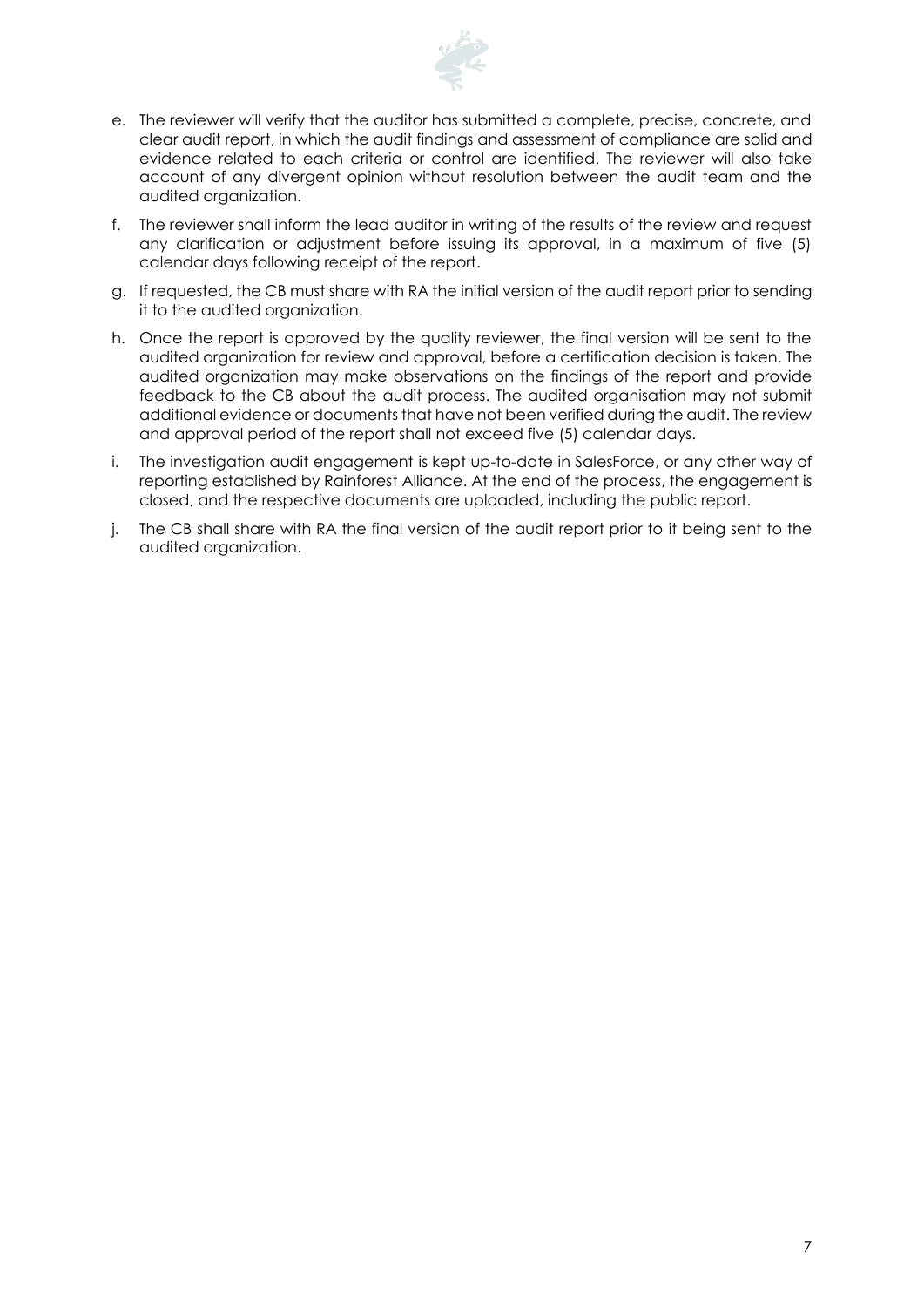

#### **ANNEX I – GUIDANCE ON COMPOSITION OF INVESTIGATION AUDIT TEAM**

The nature of the criteria, object of the complaint, will define the profile of the audit team required for conducting the audit, including the competences of the specialist that could support the interpretation and analysis of the evidence, if necessary.

The following table (table 1) summarizes the role and responsibilities of different members of the investigation audit team:

| <b>ROLE</b>                             | <b>RESPONSABILITIES</b>                                                                                                                                                                                                                                                                                                                                                                                                    |
|-----------------------------------------|----------------------------------------------------------------------------------------------------------------------------------------------------------------------------------------------------------------------------------------------------------------------------------------------------------------------------------------------------------------------------------------------------------------------------|
| <b>Certification Body</b>               | Issues the certification decision<br>$\checkmark$<br>Reception of complaints<br>✓<br>Audit planning<br>$\checkmark$<br>Technical review of the report<br>$\checkmark$                                                                                                                                                                                                                                                      |
| <b>Reviewer / Certifier</b>             | Conduct the quality review of the audit reports and ensure<br>✓<br>that accurate and consistent information is recorded in the<br>Certification Database.<br>Notify the auditor team of any inaccuracies in the non-<br>✓<br>conformities evaluated in the audit report.<br>Propose improvements to the Certification Manager in the<br>✓<br>certification process for the audit quality review and auditor<br>competence. |
| Lead Auditor (CBs o RA)                 | Audit preparation<br>✓<br>Audit implementation<br>$\checkmark$<br>Audit report writing<br>✓                                                                                                                                                                                                                                                                                                                                |
| Specialist (External, CBs or RA)        | Supports the auditor by interpreting the evidence from<br>✓<br>his/her education and experience in specific subjects of the<br>Standard (e.g. Lawyers, Environmental/Industrial Engineers,<br>Biologists, Sociologists, etc.)                                                                                                                                                                                              |
| <b>Translator (External, CBs or RA)</b> | Supports the auditor with the communication with workers<br>$\checkmark$<br>and representatives of the different stakeholders when the<br>auditor cannot speak the local language.                                                                                                                                                                                                                                         |

#### **Table 1. Composition of the Audit team: roles and responsibilities**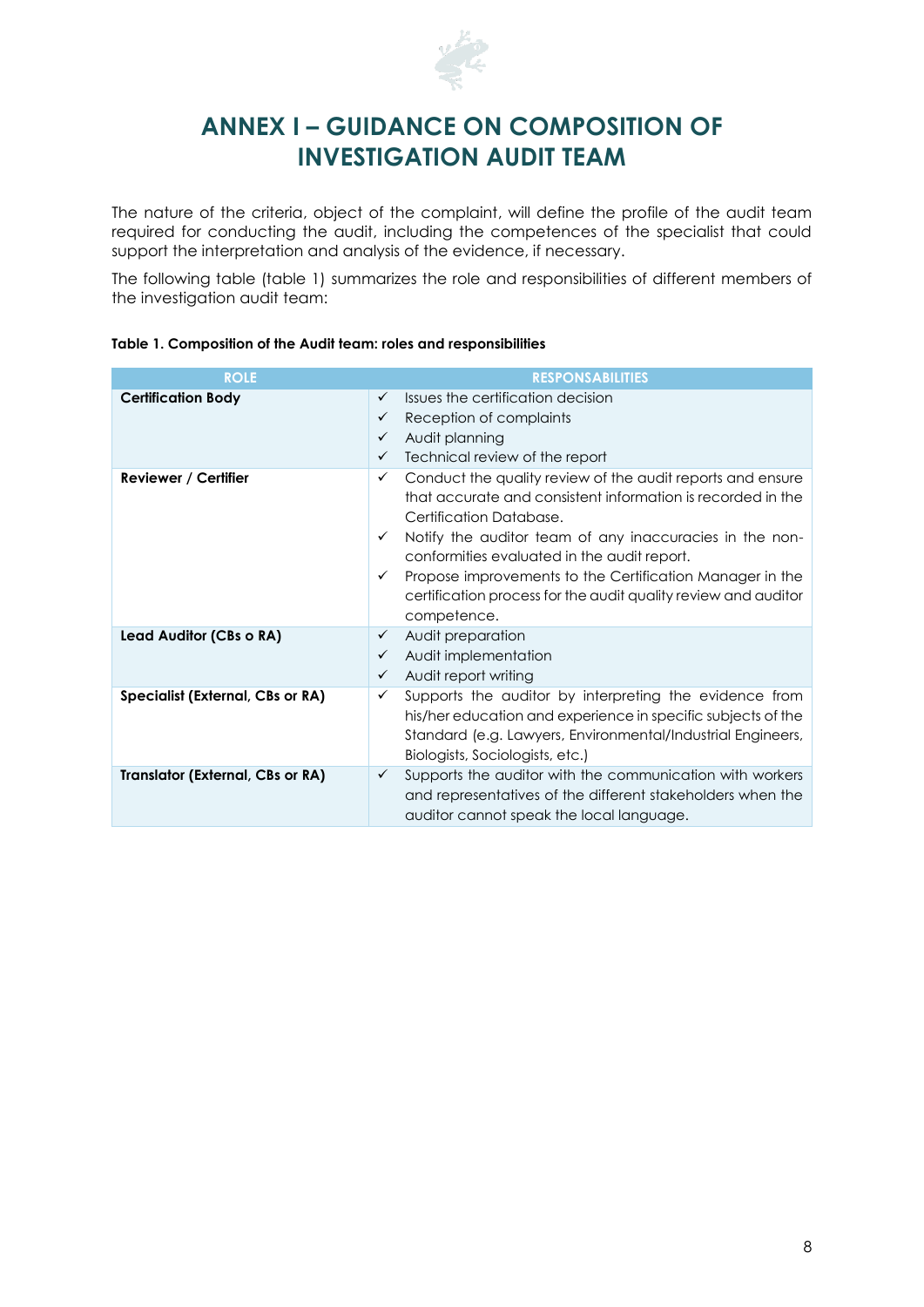

## **ANNEX II- GUIDANCE ON EVIDENCE AND SAMPLE SELECTION**

The following tables are guidance for the aspects that must be considered for evidence triangulation and sample selection (table 2) and Parameters for the interview sampling calculation in an investigation audit (table 3).

#### **Table 2. Guidance on evidence and sample selection**

| <b>COLLECTION</b><br><b>METHOD</b> | <b>ASPECTS TO BE CONSIDERED FOR SAMPLING</b><br><b>SOURCE OF EVIDENCE</b>                                                                                                                                                                                                                                                  |                                                                                                                                                                                                                                                                                                                                                                                                                                                                                                                                                                                                                    |  |  |  |
|------------------------------------|----------------------------------------------------------------------------------------------------------------------------------------------------------------------------------------------------------------------------------------------------------------------------------------------------------------------------|--------------------------------------------------------------------------------------------------------------------------------------------------------------------------------------------------------------------------------------------------------------------------------------------------------------------------------------------------------------------------------------------------------------------------------------------------------------------------------------------------------------------------------------------------------------------------------------------------------------------|--|--|--|
|                                    | At group level/multi-site scheme                                                                                                                                                                                                                                                                                           |                                                                                                                                                                                                                                                                                                                                                                                                                                                                                                                                                                                                                    |  |  |  |
|                                    | Producer members<br>✓<br>Representative of committees<br>✓<br>Internal auditors<br>✓<br>Executors<br>✓<br>Other workers<br>✓                                                                                                                                                                                               | Number of farm members<br>✓<br>Number of executers and internal<br>✓<br>auditors<br>$\checkmark$<br>Number of products/processes<br>certified<br>$\checkmark$<br>Group Governance-Organizational<br>structure/ /multisite scheme<br>Training responsibility of members/sites<br>$\checkmark$<br>Continuous improvement responsibility<br>✓<br>for the members/sites<br>Traceability responsibility and custody<br>✓<br>of the Certified product                                                                                                                                                                    |  |  |  |
|                                    | Ar farm/site level                                                                                                                                                                                                                                                                                                         |                                                                                                                                                                                                                                                                                                                                                                                                                                                                                                                                                                                                                    |  |  |  |
| <b>INTERVIEWS</b>                  | Representative of management<br>✓<br>Representative of workers<br>✓<br>Workers<br>✓<br>Family of workers living in the<br>✓<br>farm/site<br>Representative of the community<br>✓<br>Representative of local<br>✓<br>social/environmental agencies<br>Representative of the complainant<br>✓<br>Contractors<br>$\checkmark$ | Number and type of workers.<br>✓<br>Organizational<br>✓<br>structure<br>of<br>the<br>management system<br>Gender, age, and race/ethnicity of the<br>✓<br>workers (sociodemographic profile)<br>✓<br>Number of members in the household,<br>in case of small producers.<br>Hiring of permanent force labor.<br>$\checkmark$<br>Hiring of temporary force labor.<br>✓<br>✓<br>Presence of workers housing.<br>Presence of collective<br>bargaining<br>✓<br>organizations/agreements<br>Staff responsible of the implementation<br>✓<br>of processes.<br>Staff responsible of record preparation<br>✓<br>and control. |  |  |  |
|                                    | At community level                                                                                                                                                                                                                                                                                                         |                                                                                                                                                                                                                                                                                                                                                                                                                                                                                                                                                                                                                    |  |  |  |
|                                    | Community members<br>✓<br>Service providers<br>✓<br>Representatives of the<br>✓<br>communities<br>Representatives of local<br>✓<br>social/labor/environmental<br>agencies<br>Representatives or user of<br>✓<br>communitarian entities, such as                                                                            | People or Entities directly affected<br>✓<br>(positive and/or negatively) by the<br>activities in the farm/site audited.<br>People<br>or organizations providing<br>✓<br>services to the farm /site audited.<br>Entities that provide support at local<br>✓<br>level.<br>Enforcement<br>entities<br>✓<br>оf<br>legal<br>compliance at local level.                                                                                                                                                                                                                                                                 |  |  |  |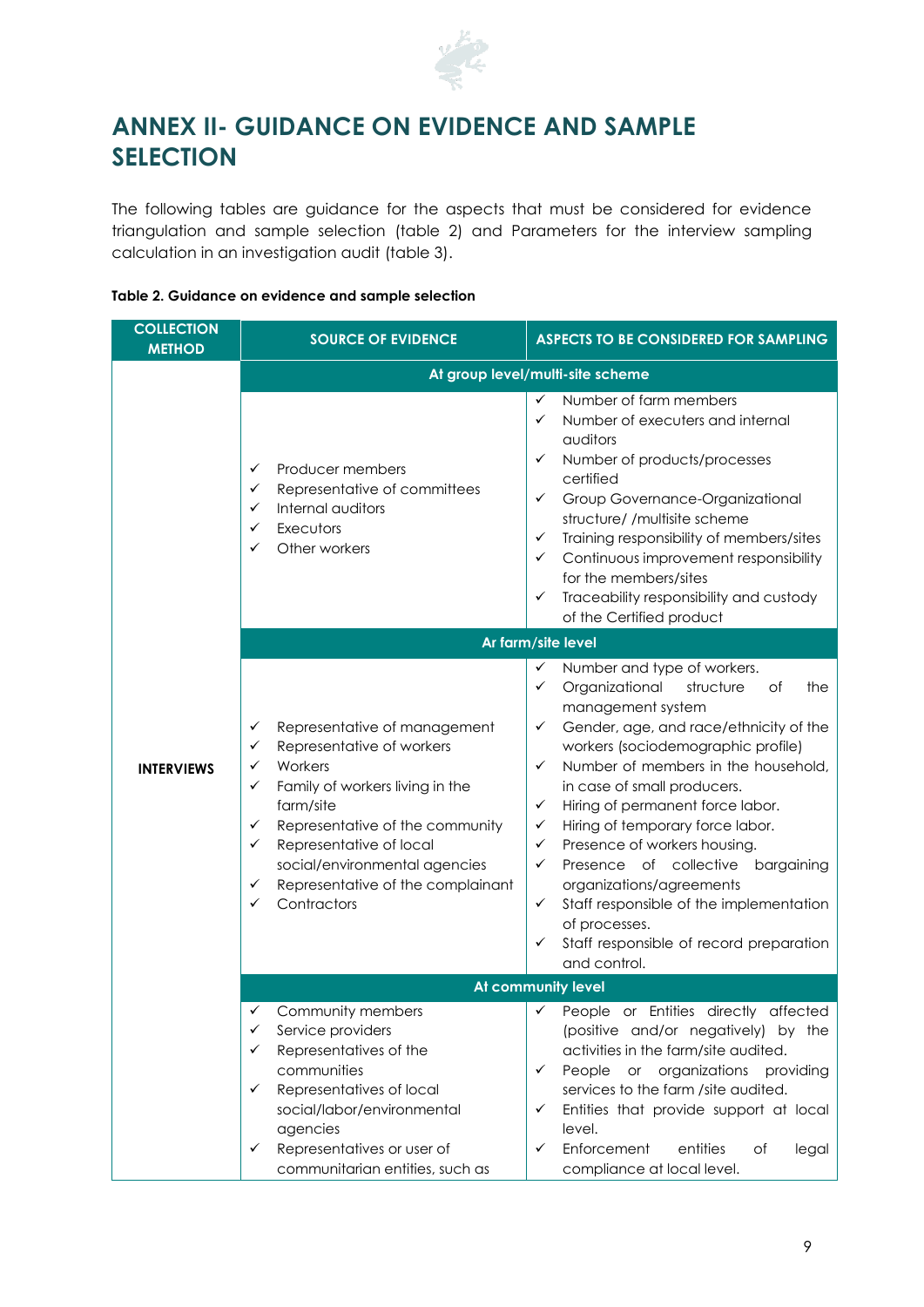

|                                                                 | schools, health centers,                                                                                                                                                                                                                                                                                                                                                                                                                                                                                                                                                                                                                                                                                                                                                                                                                                                                                                                                                                                              |                                                                                                                                                                                                                                                                                                                                                                                                                                                                                                                                                                                                                                                                                                                                                                                                                                                                                                               |
|-----------------------------------------------------------------|-----------------------------------------------------------------------------------------------------------------------------------------------------------------------------------------------------------------------------------------------------------------------------------------------------------------------------------------------------------------------------------------------------------------------------------------------------------------------------------------------------------------------------------------------------------------------------------------------------------------------------------------------------------------------------------------------------------------------------------------------------------------------------------------------------------------------------------------------------------------------------------------------------------------------------------------------------------------------------------------------------------------------|---------------------------------------------------------------------------------------------------------------------------------------------------------------------------------------------------------------------------------------------------------------------------------------------------------------------------------------------------------------------------------------------------------------------------------------------------------------------------------------------------------------------------------------------------------------------------------------------------------------------------------------------------------------------------------------------------------------------------------------------------------------------------------------------------------------------------------------------------------------------------------------------------------------|
|                                                                 | associations, aqueducts, cultural                                                                                                                                                                                                                                                                                                                                                                                                                                                                                                                                                                                                                                                                                                                                                                                                                                                                                                                                                                                     |                                                                                                                                                                                                                                                                                                                                                                                                                                                                                                                                                                                                                                                                                                                                                                                                                                                                                                               |
|                                                                 | centers, etc.                                                                                                                                                                                                                                                                                                                                                                                                                                                                                                                                                                                                                                                                                                                                                                                                                                                                                                                                                                                                         |                                                                                                                                                                                                                                                                                                                                                                                                                                                                                                                                                                                                                                                                                                                                                                                                                                                                                                               |
| <b>OBSERVATION</b>                                              | Management facilities<br>✓<br>Certified product Processing and<br>✓<br>/or storing facilities<br>Supply storing facilities<br>✓<br>Sanitary facilities<br>✓<br>Housing<br>✓<br>Production areas (e.g. lots, plots,<br>✓<br>etc.)<br>Leased areas<br>✓<br>Conservation areas: areas with<br>✓<br>high conservation values,<br>ecosystems, non-application zones,<br>fallow lands.<br>Collection and disposal sites (liquid<br>✓<br>and solids)<br>Water catchment and supply sites                                                                                                                                                                                                                                                                                                                                                                                                                                                                                                                                     | $\checkmark$<br>Cultural labors/processes implemented<br>during the audit.<br>✓<br>Inclined topography of production<br>areas.<br>✓<br>Presence of conservation areas on the<br>farm.<br>✓<br>Worker accommodations<br>Production or purchase of non-certified<br>✓<br>products.<br>✓<br>Rental of facilities for storing of supplies<br>or certified product.<br>✓<br>Existence of several supply storing sites.<br>✓<br>Handling<br>of<br>harvested<br>product<br>(reception,<br>collection,<br>pulping,<br>selection,<br>cleaning,<br>disinfecting,<br>waxing, packing, labeled, dispatch,<br>etc.)<br>$\checkmark$<br>Presence of populated centers or<br>community facilities (e.g. schools,<br>community health centers, aqueducts,<br>etc.)                                                                                                                                                            |
| <b>REVIEW OF THE</b><br><b>DOCUMENTED</b><br><b>INFORMATION</b> | Plans, programs, and procedures<br>✓<br>related with the management<br>system of the farm/site.<br>Plans, programs, and procedures<br>✓<br>related<br>with<br>the<br>social,<br>environmental,<br>and<br>agricultural<br>management of the farm assessed.<br>Plans, programs, and procedures<br>✓<br>related with the chain of custody<br>management system.<br>Labor records: contracts, payrolls,<br>✓<br>workers files, affiliations to social<br>security, work rules.<br>Training records<br>✓<br>✓<br>Records of supply use in the<br>different tasks in the farm: fertilizers,<br>agrochemicals, water, and energy.<br>Records of purchase, storage,<br>✓<br>processing, and sales of Certified<br>and non-certified product.<br>Inventory of certified and non-<br>✓<br>certified product.<br>Traceability<br>✓<br>RA<br>reports<br>оf<br>commercial websites<br>Transaction certificates issued from<br>✓<br>the RA commercial websites<br>License agreements for the use of<br>✓<br>RA seals and trademarks | Child labor risk<br>✓<br>Workers in the sample of interviews<br>✓<br>Sub-contracted<br>✓<br>Validity of the labor union agreements,<br>✓<br>if applies<br>✓<br>Recent<br>changes<br>to<br>management/labor conditions of the<br>farm/site<br>$\checkmark$<br>Allegations/complains<br>before<br>local<br>agencies (related files)<br>✓<br>Periods in which the situation related<br>with the complaint was noticeable<br>Validity of the existing environmental<br>$\checkmark$<br>permits<br>Changes in the property and soil use.<br>✓<br>Programs and procedures applicable<br>✓<br>to the audited activities<br>Estimated yield for the zone where the<br>✓<br>audited farm is located<br>Productivity of the farm during the last<br>✓<br>two harvests<br>Harvest period<br>✓<br>✓<br>Scope expansion of<br>the<br>existing<br>certificate<br>Use of the seal and trademark on<br>✓<br>certified product |